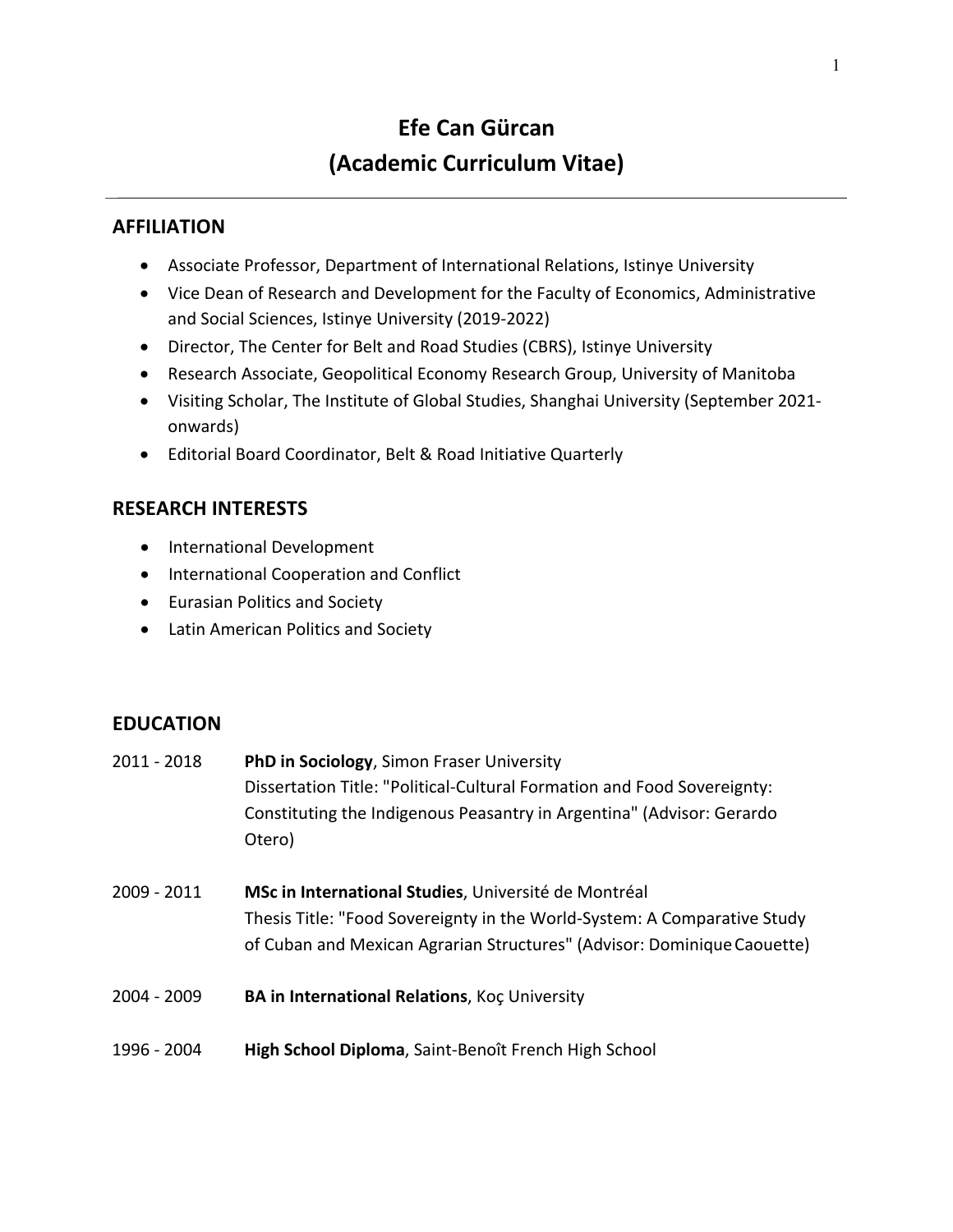### **PROFESSIONAL TRAINING**

Instructional Skills Workshop, Simon Fraser University (December 15-17, 2015), https://iswnetwork.ca

# **LANGUAGES**

English – Bilingual proficiency French – Bilingual proficiency Spanish – Professional working proficiency Turkish – Native

#### **AWARDS AND SCHOLARSHIPS**

- Turkish Academy of Sciences (TÜBA), Outstanding Young Scientists Awards (International Relations), 2021, ₺90,000
- Emerald Literati Awards, Highly Commended Paper, Emerald Publishing, Britain, 2021
- President's PhD Scholarship, Simon Fraser University (2015)
- Albert Szymanski-Critical Sociology Best Graduate Student Paper Award, American Sociological Association (2014)
- Graduate Fellowship, Simon Fraser University, \$6250 (2014)
- Joseph-Armand Bombardier CGS Doctoral Scholarship Category A, Social Sciences and Humanities Research Council of Canada (SSHRC), \$105,000 (2011-2013)
- Provost Prize of Distinction and Teaching Positions, Simon Fraser University, \$15,000, (2011-2013)
- Major Entrance Scholarship, Simon Fraser University, \$10,000 (2011-2013)

#### **PROJECTS**

- Cast Member, Documentary, "Stratejik Yükselişin Hafızası: Türkiye ve Çin İlişkilerinin 50. Yili (Recollections from the Strategic Ascent: On the 50<sup>th</sup> Anniversary of Diplomatic Relations Between Turkey and China)", Ulusal TV, (December 2021)
- Director, "A New Business Model for High Segment Tourism from China to Turkey" (March 2020-December 2021)
- Researcher, "Migration and its Global Impact", Ministry of Interior, Republic of Turkey (2021)
- Consultant on Latin American politics, a documentary project on the history of military coups, Turkish Radio and Television Corporation (TRT) (2021-2022)
- Researcher on Turkish foreign policy in the late Ottoman era, a research project on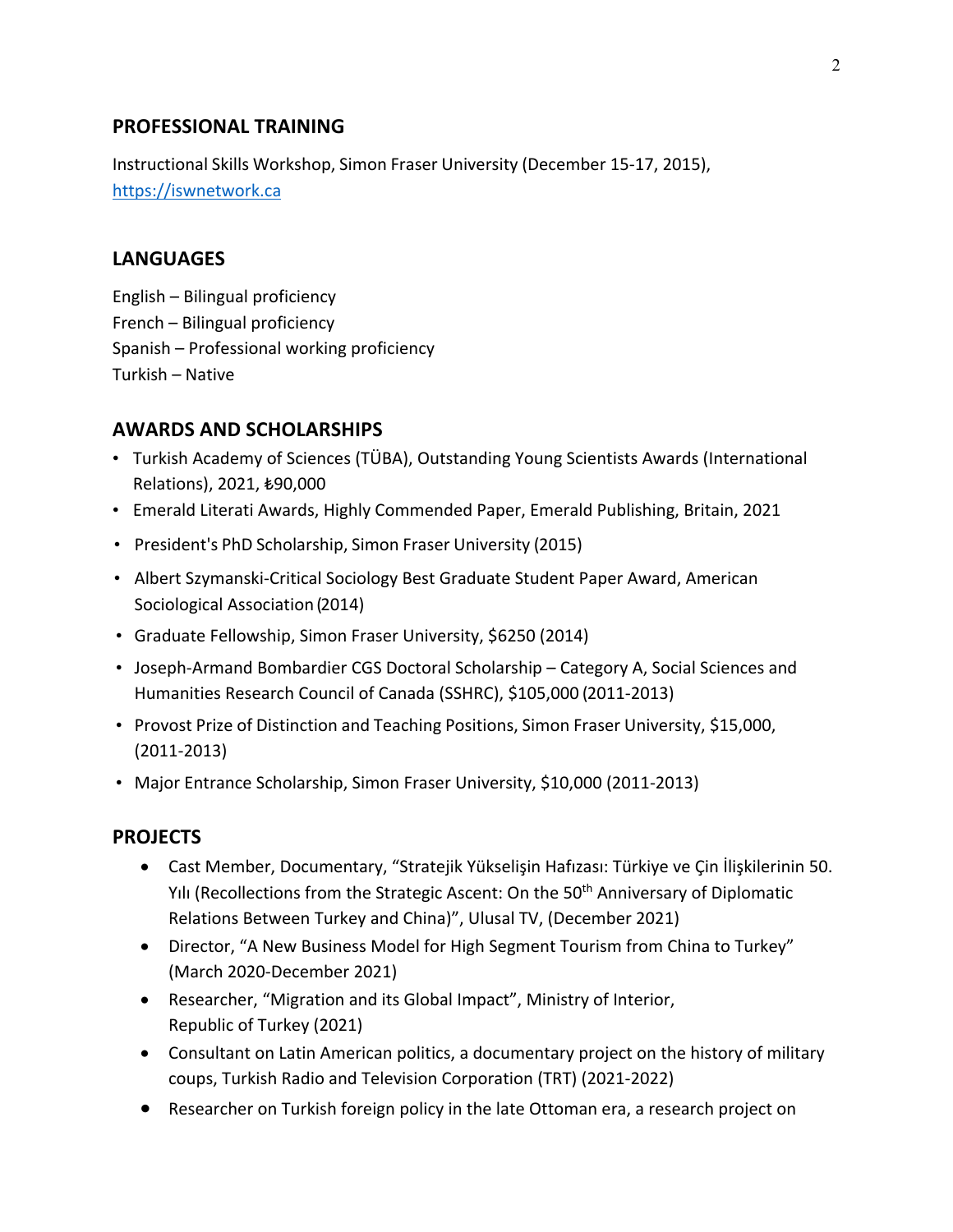Çanakkale (Dardanelles) martyrs, Türk Şehitlikleri İmar Vakfı (Turkish Martyrs' Foundation), (August-December 2021)

• Researcher, "Proposals for a Holistic, Inclusive, and Sustainable Model: Towards a Citizen-Centered Urban Development and Transformation", Büyükçekmece Municipality (2021-2022)

# **TEACHING EXPERIENCE (2015-2021)**

| <b>Academic</b><br>Year | <b>Term</b>   | <b>Course Name</b>                     | <b>University</b>         |
|-------------------------|---------------|----------------------------------------|---------------------------|
| 2022                    | <b>Spring</b> | INR308: International                  | <b>Istinye University</b> |
|                         |               | Development                            |                           |
| 2022                    | <b>Spring</b> | SUY5011: Russian Foreign Policy        | <b>Istinye University</b> |
| 2022                    | <b>Spring</b> | INR106: Introduction to                | <b>Istinye University</b> |
|                         |               | Economics                              |                           |
| 2021                    | Fall          | INR009: China and the World            | <b>Istinye University</b> |
| 2021                    | Fall          | <b>INR301: International Political</b> | <b>Istinye University</b> |
|                         |               | Economy                                |                           |
| 2021                    | Fall          | <b>INR309: Foreign Policy Analysis</b> | Istinye University        |
| 2021                    | <b>Spring</b> | INR206: Post-Ottoman Middle            | <b>Istinye University</b> |
|                         |               | East                                   |                           |
| 2021                    | <b>Spring</b> | ULI402: International Political        | <b>Istinye University</b> |
|                         |               | Economy                                |                           |
| 2021                    | <b>Spring</b> | SBK206: History of Economic            | <b>Istinye University</b> |
|                         |               | Thought                                |                           |
| 2021                    | <b>Spring</b> | INR106: Introduction to                | <b>Istinye University</b> |
|                         |               | Economics                              |                           |
| 2020                    | Fall          | INR103: Introduction to Political      | <b>Istinye University</b> |
|                         |               | Science                                |                           |
| 2020                    | Fall          | SUY5101: Theories of                   | <b>Istinye University</b> |
|                         |               | <b>International Relations</b>         |                           |
| 2020                    | Fall          | <b>INR016: Media and Politics</b>      | Istinye University        |
| 2020                    | <b>Spring</b> | SUY5101: Theories of                   | <b>Istinye University</b> |
|                         |               | <b>International Relations</b>         |                           |
| 2020                    | <b>Spring</b> | SUY5105: Research Methods              | <b>Istinye University</b> |
| 2020                    | <b>Spring</b> | ULI304: Turkish Foreign Policy         | Istinye University        |
| 2020                    | <b>Spring</b> | ULI004: Latin America and              | <b>Istinye University</b> |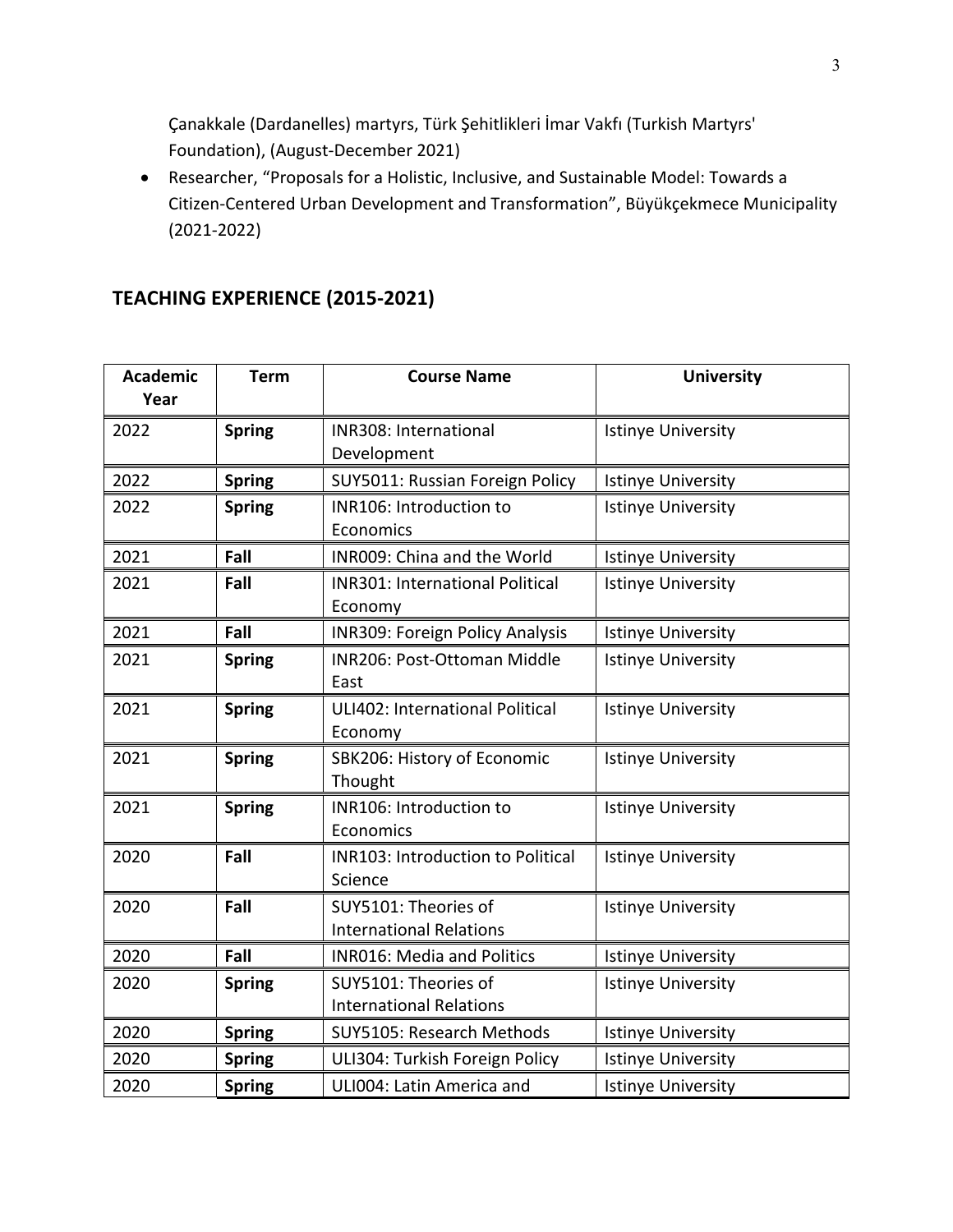|      |               | Foreign Policy                                                              |                                |
|------|---------------|-----------------------------------------------------------------------------|--------------------------------|
| 2020 | <b>Spring</b> | INR106: Introduction to<br>Economics                                        | <b>Istinye University</b>      |
| 2019 | Fall          | <b>INR103: Introduction to Political</b><br>Science                         | <b>Istinye University</b>      |
| 2019 | Fall          | UNI015: Introduction to<br>Sociology                                        | <b>Istinye University</b>      |
| 2019 | Fall          | SBK019: Research Methods in<br><b>Political Science</b>                     | <b>Istinye University</b>      |
| 2019 | <b>Spring</b> | IS 329: Social Movements of the<br><b>Global South</b>                      | Simon Fraser University        |
| 2019 | <b>Spring</b> | IS 300: Research Methods in<br><b>International Studies</b>                 | <b>Simon Fraser University</b> |
| 2019 | <b>Spring</b> | IS 210: Comparative World<br>Politics: Trajectories, Regimes,<br>Challenges | <b>Simon Fraser University</b> |
| 2018 | Fall          | IS 210: Comparative World<br>Politics: Trajectories, Regimes,<br>Challenges | <b>Simon Fraser University</b> |
| 2017 | Fall          |                                                                             |                                |
|      | <b>Spring</b> | IS 210: Comparative World<br>Politics: Trajectories, Regimes,<br>Challenges | <b>Simon Fraser University</b> |
| 2016 | Fall          | IS 300: Research Methods in<br><b>International Studies</b>                 | <b>Simon Fraser University</b> |
|      | Fall          | SA 325: Political Sociology                                                 | <b>Simon Fraser University</b> |
|      | <b>Spring</b> | SA 250: Introduction to<br>Sociological Theory                              | <b>Simon Fraser University</b> |
| 2015 | Fall          | SA 350: Classical Sociological<br>Thought                                   | <b>Simon Fraser University</b> |
|      | <b>Spring</b> | SA 362: Society and the Changing<br>Division of Labour                      | <b>Simon Fraser University</b> |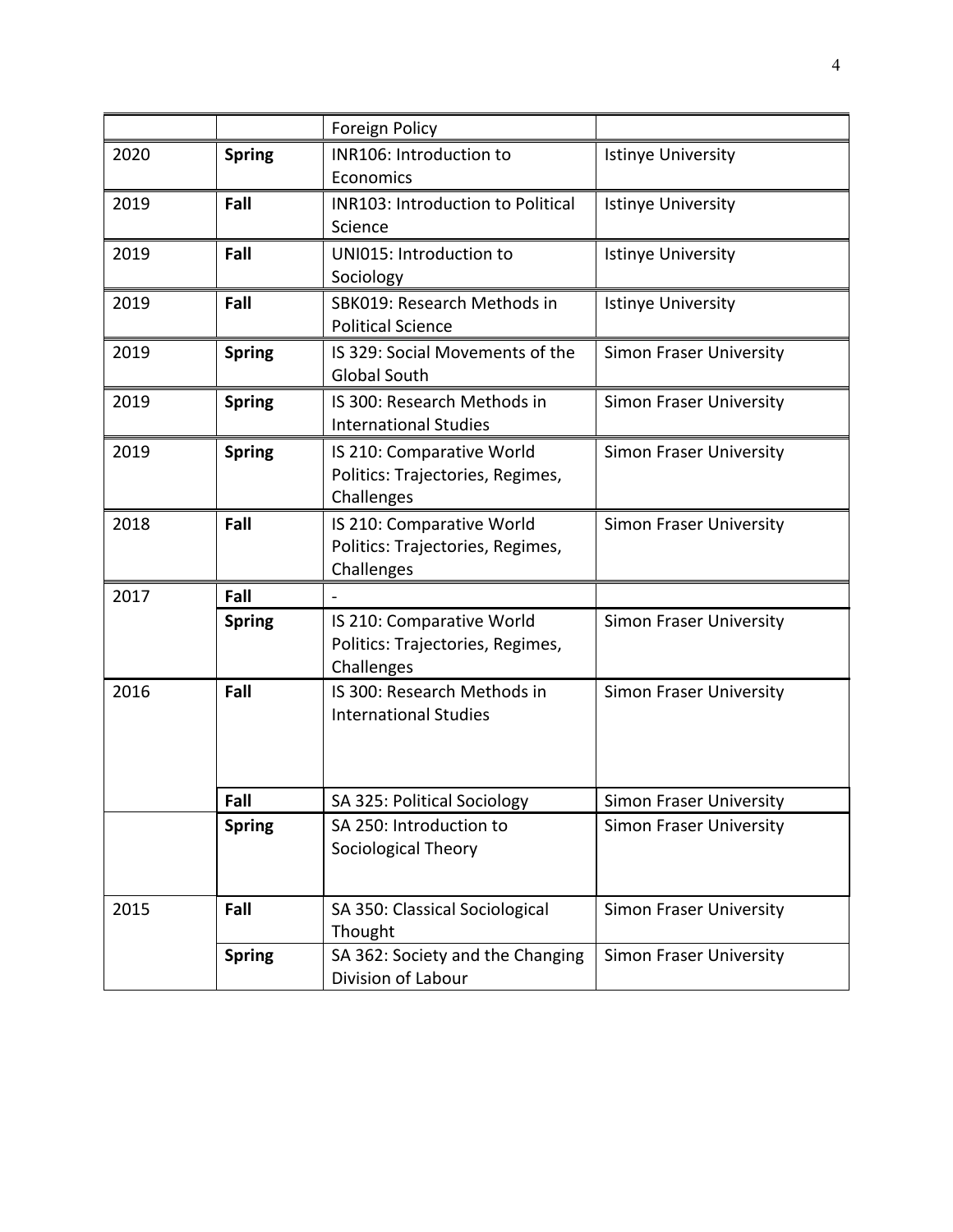#### **NUMBER OF CITATIONS EARNED** (February 2022, Source: Google Scholar)**:** 822

#### **BOOKS**

Gürcan, Efe Can & Can Donduran. (Forthcoming). *China on the Rise: The Transformation of Structural Power in a Multipolar World*. New York: Routledge.

Gürcan, Efe Can. (2022). *Imperialism after the Neoliberal Turn*. New York: Routledge.

Gürcan, Efe Can, Ömer Ersin Kahraman, & Selen Yanmaz. (2021). *COVID-19 and the Future of Capitalism: Postcapitalist Horizons Beyond Neoliberalism*. Black Point: Fernwood.

Gürcan, Efe Can. (2019). *Multipolarization, South-South Cooperation and the Rise of Post-Hegemonic Governance*. New York: Routledge.

Gürcan, Efe Can & Berk Mete. (2017). *Neoliberalism and the Changing Face of Unionism: The Combined and Uneven Development of Class Capacities in Turkey*. New York: Palgrave Macmillan.

Gürcan, Efe Can & Efe Peker. (2015). *Challenging Neoliberalism at Turkey's Gezi Park: From Private Discontent to Collective Action*. New York: Palgrave Macmillan.

#### **ARTICLES**

Gürcan, Efe Can. (2021). Dünya Sistemleri Analizi Üzerinden Küresel Mülteci Krizini Anlamlandırmak: Suriye ve Afganistan Örnekleri. *USBAD Uluslararası Sosyal Bilimler Akademi Dergisi*, 3(7), 1587-1614.

Gürcan, Efe Can. (2021). On the development of China's environmental policies towards an ecological civilization. *Belt & Road Initiative Quarterly*, 2(3), 7-25.

Gökçin Özuyar, Pınar, Efe Can Gürcan, & Esra Bayhantopçu. (2021). The policy orientation of Turkey's current climate change strategy. *Belt & Road Initiative Quarterly*, 2(3), 31-46.

Gürcan, Efe Can & Can Donduran. (2021). The Formation and Development of the Black Lives Matter Movement: A Political Process Perspective. *Siyasal: Journal of Political Sciences*, 30(1), 151-167.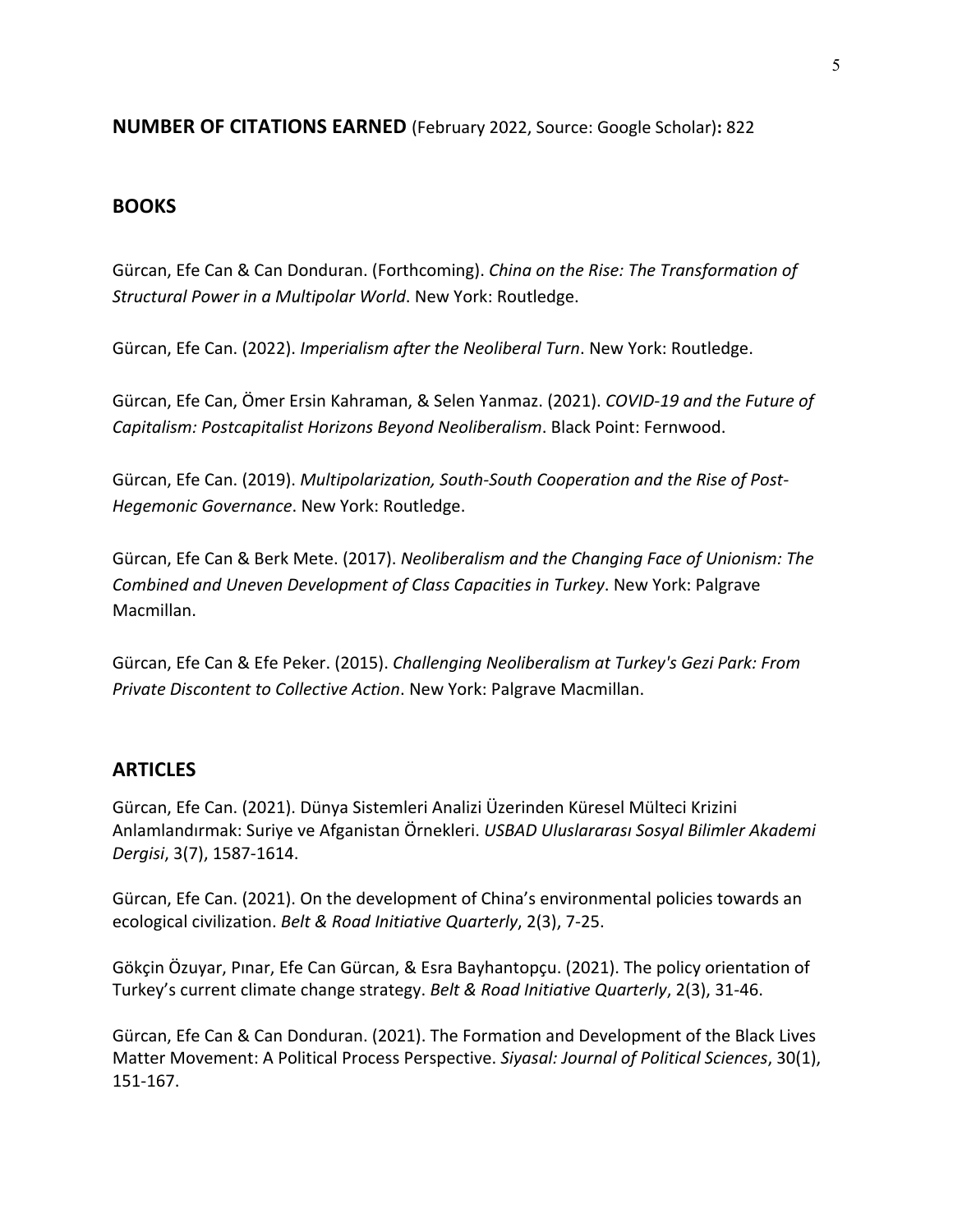Gürcan, Efe Can. (2021). A Neo-Mahanian Reading of Turkey and China's Changing Maritime Geopolitics. *Belt & Road Initiative Quarterly*, 2(1), 23-35.

Gürcan, Efe Can. (2020). The Changing Geopolitical Economy of Transcaucasia under Multipolarity. *World Review of Political Economy*, 11(4), 533-550.

Gürcan, Efe Can & Berk Mete. (2020). Emerging Forms of Social-Union Organizing Under the New Conditions of Turkish Capitalism: A Class-Capacity Analysis. Review of Radical Political Economics, 52(3), 523-541.

Gürcan, Efe Can. (2020). The Construction of "Post-Hegemonic Multipolarity" in Eurasia: A Comparative Perspective. *The Japanese Political Economy*, 46(2-3), 127-151.

Gürcan, Efe Can ve Ömer Ersin Kahraman. (2020). COVID-19 in Historical Perspective: How Disaster Capitalism Fabricates a Fear-Managed World Order?. *Belt & Road Initiative Quarterly*, 1(3), 49-62.

Gürcan, Efe Can. (2020). International Security After the Arab Spring: Domestic and International Sources of the Syrian and Libyan Conflicts (2011-2020). *Belt & Road Initiative Quarterly*, 1(2), 65-80.

Gürcan, Efe Can. (2020). Max Weber ve Antonio Gramsci'nin Karşılaştırmalı Okuması: Klasik Sosyoloji Geleneğinin Sürekliliğini Siyasal Ön Yargıların Ötesinde Anlamlandırmak. *Sosyoloji Araştırmaları Dergisi*, 23(1), 34-60.

Gürcan, Efe Can. (2019/2020). Building a Fair World Order in a Post-American Age. *Belt & Road Initiative Quarterly*, 1(1), 6-16.

Gürcan, Efe Can. (2019). BRICS Ülkelerinin Afrika'daki Yükselişine Jeopolitik Ekonomi Penceresinden Bir Bakış. *Gümüşhane Üniversitesi Sosyal Bilimler Enstitüsü Elektronik Dergisi*, 10(3), 556-569.

Gürcan, Efe Can. (2019). Bir 'Siyasal Süreç' Olarak Fransız Sarı Yelekliler Hareketi'nin Ortaya Çıkışı. *Mülkiye Dergisi*, 43(2), 435-458.

Gürcan, Efe Can ve Berk Mete. (2019). The combined and uneven development of working-class capacities in Turkey, 1960–2016. *Labor History*, 60(3), 268-286.

Gürcan, Efe Can. (2019). Küresel Kapitalizmin Krizi, Sınıflar ve 'Yeni' Toplumsal Hareketler. *Praksis Dergisi*, 50(2), 71-94.

Gürcan, Efe Can. (2019). Post-Hegemonyacı Dünya Düzeni Altında Çin'in Avrasya Bölgeciliği. *Cappadocia Journal of Area Studies*, 1(1), 111-128.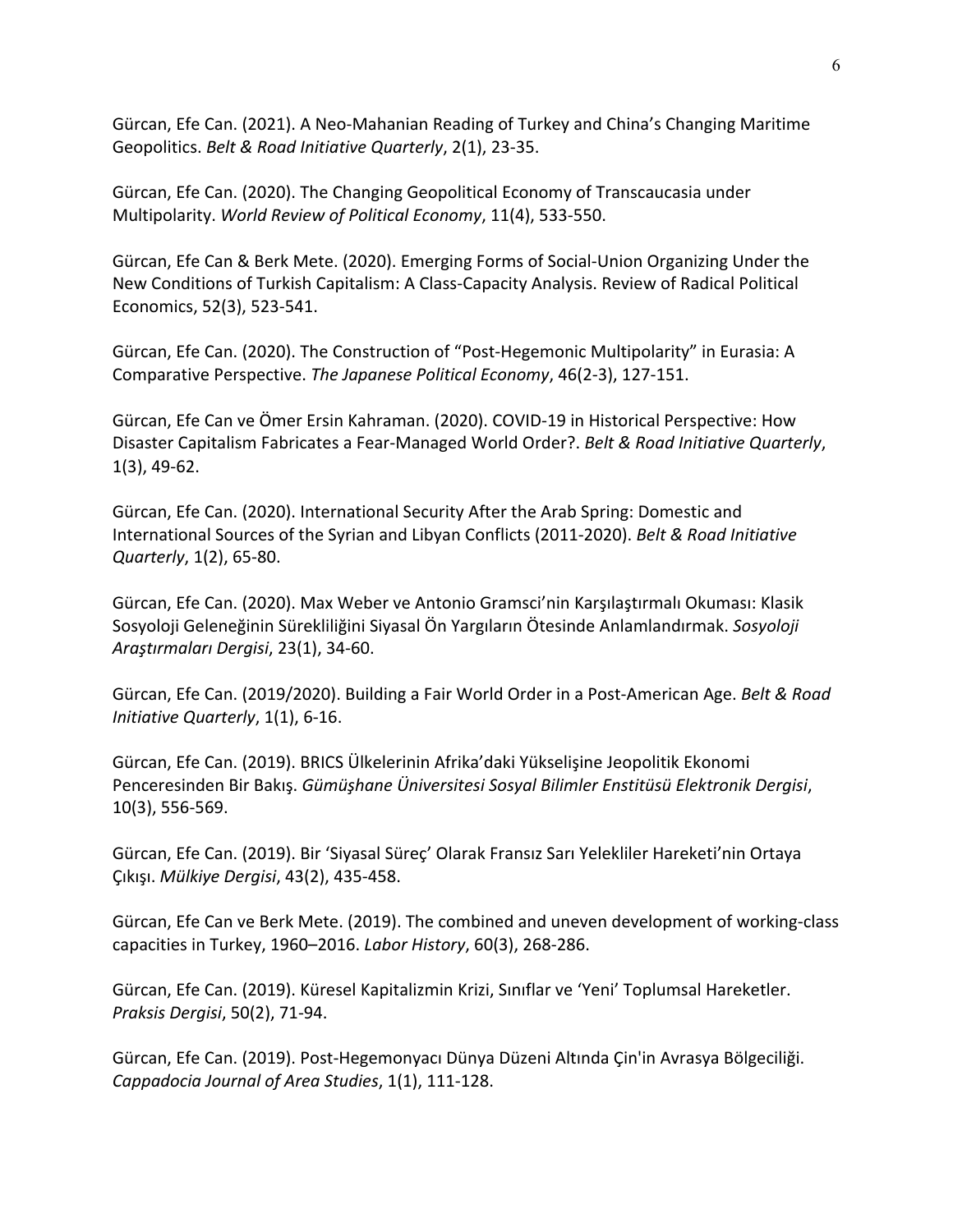Gürcan, Efe Can. (2019). Avrupa Bölgeciliğinin Krizinin Sosyo-Ekonomik ve Jeopolitik Boyutları. *Sosyologca*, 17(1), 31–40.

Gürcan, Efe Can. (2019). Geopolitical Economy of Post-Hegemonic Regionalism in Latin America and Eurasia. *Research in Political Economy*, 34(1), 59–88.

Gürcan, Efe Can. (2019). Political geography of Turkey's intervention in Syria: underlying causes and consequences (2011-2016). *Journal of Aggression, Conflict and Peace Research*, 11(1), 1– 10.

Gürcan, Efe Can. (2019). Extractivism, Neoliberalism, and the Environment: Revisiting the Syrian Conflict from an Ecological Justice Perspective. *Capitalism Nature Socialism*, 30(3), 91-109.

Gürcan, Efe Can. (2018). Theorizing Food Sovereignty from a Class-Analytical Lens: The Case of Agrarian Mobilization in Argentina. *Agrarian South: Journal of Political Economy*, 7(3), 320–350.

Otero, Gerardo, Efe Can Gürcan, Gabriela Pechlaner & Giselle Liberman. (2018). Food security, obesity, and inequality: Measuring the risk of exposure to the neoliberal diet. *Journal of Agrarian Change*, 18(2), 536-554.

Otero, Gerardo & Efe Can Gürcan. (2016). *The Arab Spring and the Syrian refugee crisis*. *The Monitor* 22(5), 16.

Gürcan, Efe Can. (2016). El complejo corporativo-no-lucrativo: Componente integral y fuerza motriz del imperialismo en la fase financiero-monopolista del capitalismo. *Monthly Review/Selecciones en castellano*, 3(2), 107-133.

Gürcan, Efe Can. (2015). The Nonprofit-Corporate Complex: An Integral Component and Driving Force of Imperialism in the Phase of Monopoly-Finance Capitalism. *Monthly Review*, 66(11), 37- 53.

Otero, Gerardo, Gabriela Pechlaner, Giselle Liberman & Efe Can Gürcan. (2015). The Neoliberal Diet and Inequality in the United States. *Social Science & Medicine*, 142(1), 47-55.

Gürcan, Efe & Efe Peker. (2015). A Class Analytic Approach to the Gezi Park Events: Challenging the 'Middle Class' Myth. *Capital & Class*, 39(2), 321-343.

Otero, Gerardo, Gabriela Pechlaner, Giselle Liberman & Efe Can Gürcan. (2015). Food security and inequality: Measuring the risk of exposure to the neoliberal diet. *Simons Papers in Security and Development*, 42/2015, 1-45.

Gürcan, Efe Can. (2014). Cuban agriculture and food sovereignty: beyond civil-society-centric and globalist paradigms. *Latin American Perspectives*, 41(4), 129-146.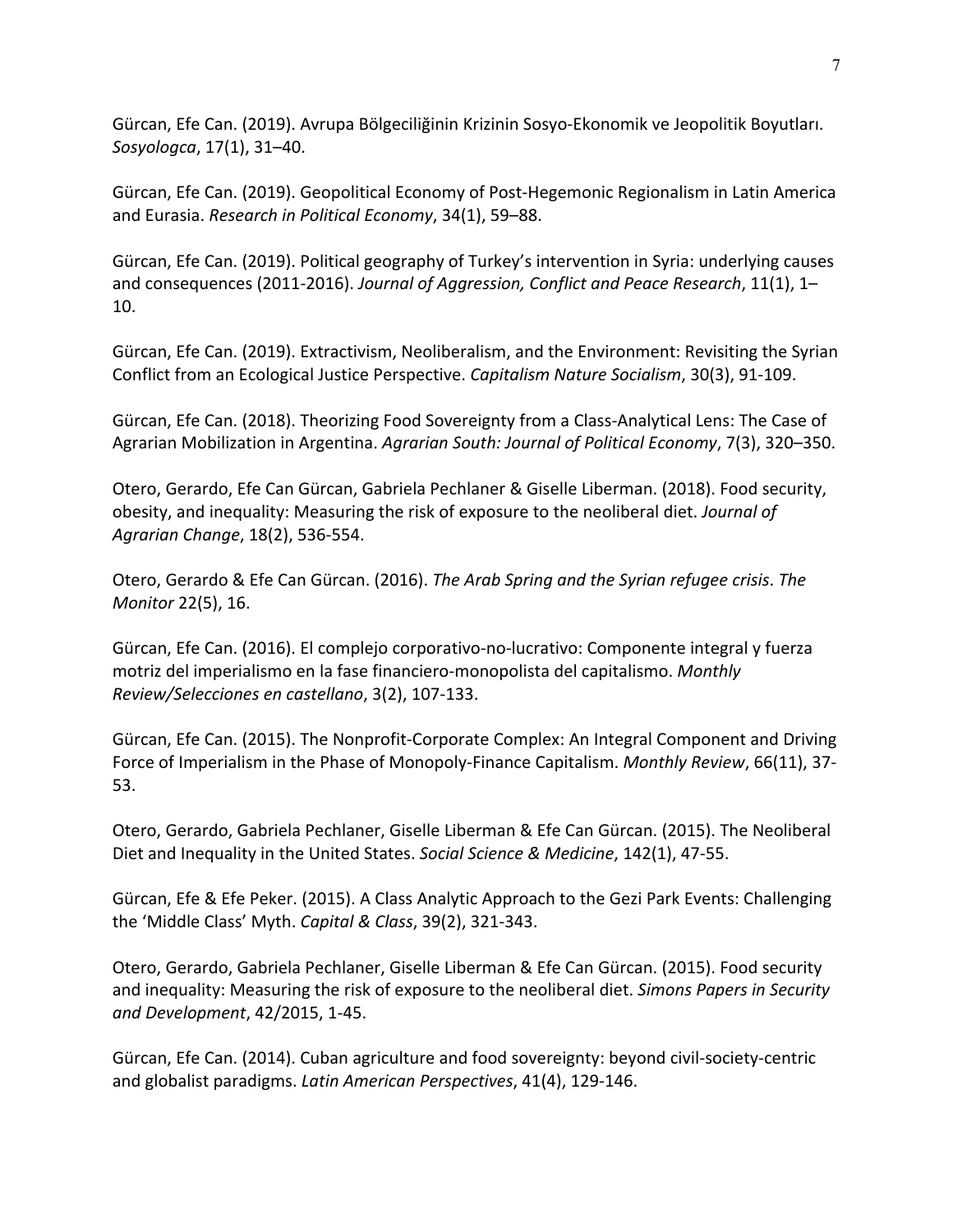Gürcan, Efe Can & Efe Peker. (2014). Turkey's Gezi Park Demonstrations of 2013: A Marxian Analysis of the Political Moment. *Socialism and Democracy*, 28(1), 70-89.

Gürcan, Efe Can. (2013). Au-delà de la critique du rôle hégémonique de l'agro-industrialisation « verte » : la nature de classe des relations alimentaires et les alternatives pour une transformation radicale. *Revue Possibles*, 36(4), 33-41.

Otero, Gerardo, Gabriela Pechlaner & Efe Can Gürcan. (2013). Political Economy of "Food Security" and Trade: Uneven and Combined Dependency. *Rural Sociology*, 78(3), 263–289.

Gürcan, Efe Can. (2013). Hugo Chávez's unwritten testament: national-democratic struggle and contradictions of socialism. *Dialectical Anthropology*, 37(3-4), 341-356.

Gürcan, Efe Can. (2010). New regionalisms and radical identity formation in Latin America: Towards an 'alter-global' paradigm. *Journal of Social Research & Policy*, 1(2), 19-33.

# **BOOK CHAPTERS**

Gürcan, Efe Can. (2022). Towards a Cultural Political Economy: Contemporary Socialism with Chinese Characteristics. In D. Pietzcker (Ed.), *Dragon Games: Historical and Contemporary Figurations in European-Chinese Relations* (pp. 165-176). Würzburg: Ergon.

Gürcan, Efe Can. (2022). Uluslararası İlişkiler Disiplininde Sürdürülebilirlik ve Çevre. In Esra Bayhantopçu (Ed.), *Akademik Disiplinlerde Sürdürülebilirlik.* İstanbul: Nobel.

Gürcan, Efe Can. (2021). Ekolojik Adalet Perspektifinden Latin Amerika'da Kırsal Kalkınma ve Neo-Ekstraktivizm Olgusu. In İsmail Ermağan, Emine Tahsin, Segâh Tekin (Eds.), *Dünya Siyasetinde Latin Amerika 4* (pp. 423-444). Ankara: Nobel Akademik.

Gürcan, Efe Can. (2021). Marxist Theories of Imperialism in the Post-Cold War Era. In Z. Cope & I. Ness (Eds.), *The Oxford Handbook of Economic Imperialism* (pp. 50-75). Oxford University Press.

Gürcan, Efe Can. (2021, 2nd Edition). Monopoly-Capitalist Imperialism and the Non-Profit Industrial Complex. In I. Ness & Z. Cope (Eds.), *The Palgrave Encyclopedia of Imperialism and Anti-Imperialism* (pp. 1865-1879). New York: Palgrave Macmillan.

Gürcan, Efe Can & Can Donduran. (2021). Neoliberal Dönemde Meksika–ABD Göç Koridoru: Ulusal ve Uluslararası Siyaset Bağlamında Bir İnceleme. Mehmet Karakaş & Demet Çak (eds.), *Göç ve Etkileri: Güvenlik, Toplum, Kadın, Çocuk, Ekonomi, Dış Politika,* Ankara: Pegem Akademi, 308-322.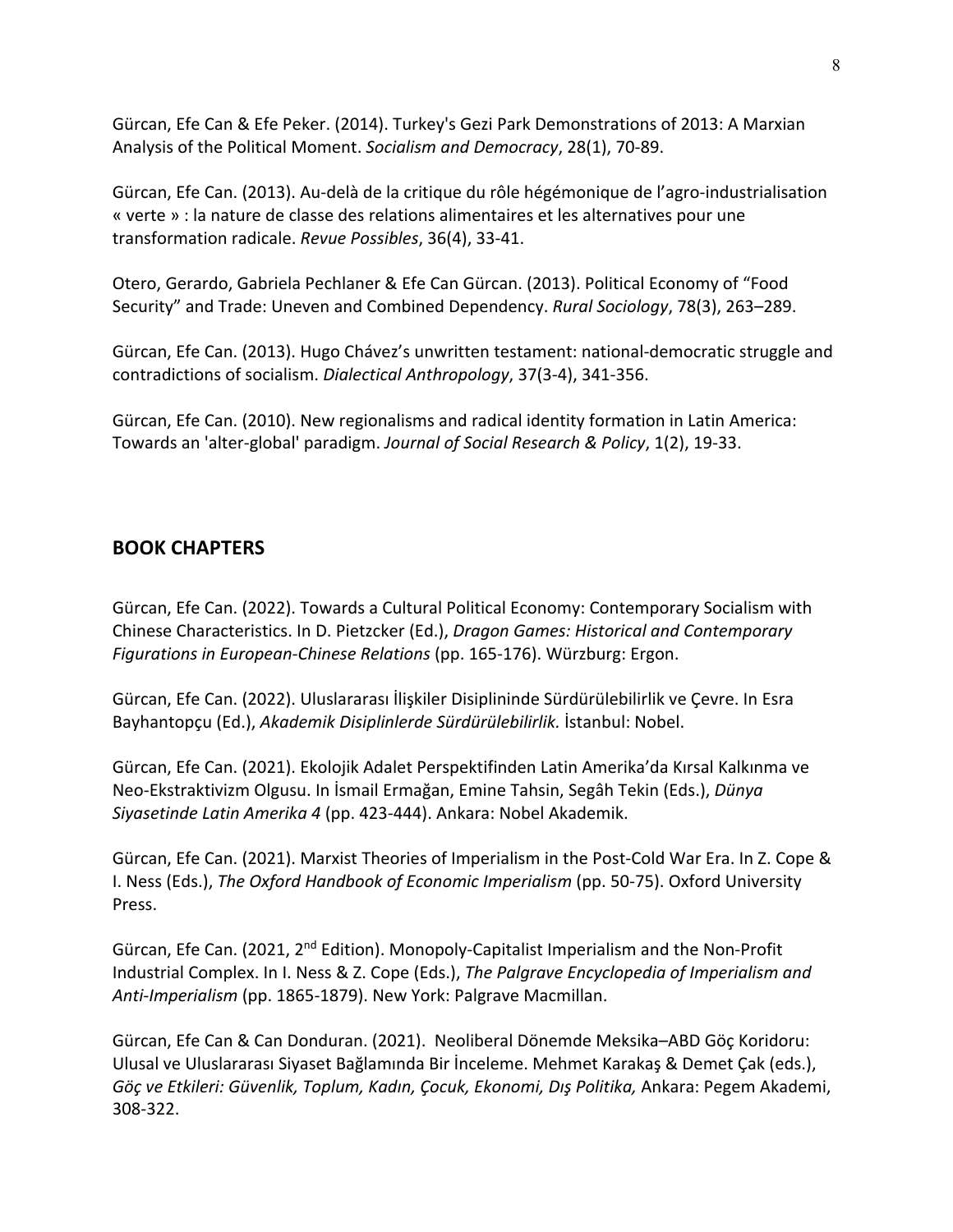Otero, Gerardo, Efe Can Gürcan, & Horacio Mackinlay. (2020). Social movements and the state in the post-neoliberal era. Henry Veltmeyer & Edgar Zayago Lau (eds.), *Buen Vivir and the Challenges to Capitalism in Latin America*, New York: Routledge.

Gürcan, Efe Can. (2020). Domestic and External Factors in the Syrian Conflict: Toward a Multi-Causal Explanation. Philipp O. Amour (ed.), *The Regional Order in the Gulf Region and the Middle East*, New York: Palgrave Macmillan, 331-350.

Gürcan, Efe Can. (2020). Latin Amerika'da Neoliberalizmin Tahribatı ve Post-Neoliberal Dönemin Toplumsal Hareketleri. Ismail Ermagan, Emine Tahsin, Segah Tekin (eds.), *Dünya Siyasetinde Latin Amerika Vol. III*, Ankara: Nobel Akademik Yayıncılık, 273-292.

Gürcan, Efe Can. (2019). Geopolitical Economy of Post-Hegemonic Regionalism in Latin America and Eurasia. In P. Zarembka (Ed.), *Class History and Class Practices in the Periphery of Capitalism* (pp. 59-86). Bingley: Emerald Publishing Limited.

Gürcan, Efe Can. (2015). Monopoly-Capitalist Imperialism and the Non-Profit Industrial Complex. In I. Ness & Z. Cope (Eds.), *The Palgrave Encyclopedia of Imperialism and Anti-Imperialism* (pp. 1322-1336). New York: Palgrave Macmillan.

Gürcan, Efe Can & Onur Bakiner. (2015). Beyond Neoliberal Hegemony in Latin America: Alianza Bolivariana para los Pueblos de Nuestra América (ALBA). In D. Kreps (Ed.), *Gramsci and Foucault: A Reassessment* (pp. 131-153). Farnham: Ashgate.

Otero, Gerardo, Gabriela Pechlaner & Efe Can Gürcan. (2015). The Neoliberal Diet: Fattening Profits and People. In S. Haymes, M. V. d. Haymes & R. Miller (Eds.), *Routledge Handbook of Poverty and the United States* (pp.472-479). New York: Routledge.

Gürcan, Efe Can. (2014). Cuba's Agro-Ecological Movement. In C. Krull (Ed.), *Cuba in a Global Context: International Relations, Internationalism and Transnationalism* (pp. 192-207). Gainesville: University Press of Florida.

Gürcan, Efe Can. (2010). The Evolution of Turkish Nationalism: An Unconventional Approach Based on a Comparative and International Perspective. In W. Glass (Ed.), *Beyond Imagined Uniqueness: Nationalisms in Contemporary Perspectives* (pp. 141-168). New Castle: Cambridge Scholars Publishing.

#### **BOOK REVIEWS AND ESSAYS**

Gürcan, Efe Can. (2022). Review of 'Atul Kohli, Imperialism and the Developing World: How Britain and the United States Shaped the Global Periphery'. *Progress in Development Studies,*  published online ahead of print, https://doi.org/10.1177/14649934211028743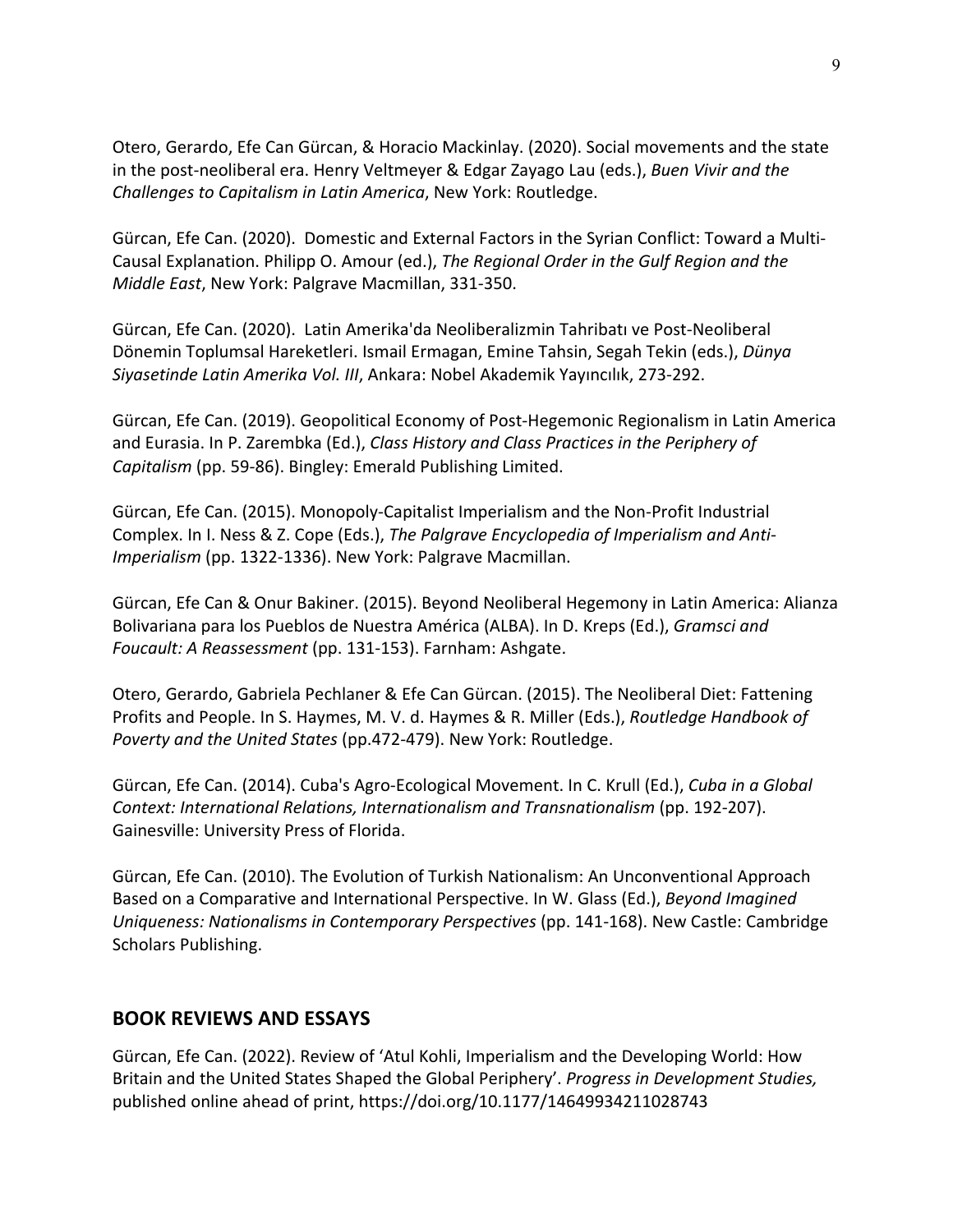Gürcan, Efe Can. (2019). Review of 'The Class Struggle in Latin America: Making History Today & Latin America in the Vortex of Social Change Development and Resistance Dynamics'. *European Review of Latin American and Caribbean Studies*, 108, 1–3.

Gürcan, Efe Can. (2018). The essential guide to critical development studies. *Canadian Journal of Development Studies*, 39(4), 591-592.

Gürcan, Efe Can. (2015). Capitalist Class Formation and US Imperialism. *Review of Radical Political Economics*, 47(3), 491-493.

Gürcan, Efe Can. (2013). NATO's "Globalized" Atlanticism and the Eurasian Alternative. *Socialism and Democracy*, 27(2), 154-167.

Gürcan, Efe Can. (2011). Food crisis and beyond: locating food-sovereign alternatives in a postneoliberal context. *Kasarinlan: Philippine Journal of Third World Studies*, 26(1-2), 482-496.

# **MAGAZINE ARTICLES, WORKING PAPERS AND REPORTS**

- Gürcan, Efe Can. (2017). Assessing Latin America's Leftism. *Progress in Political Economy*, http://ppesydney.net/assessing-latin-americas-leftism/
- Otero, Gerardo & Efe Can Gürcan. (2016). The Arab Spring and the Syrian Refugee Crisis. *The Monitor (Canadian Centre for Policy Alternatives)*, January Issue.
- Otero, Gerardo, Gabriela Pechlaner, Giselle Liberman & Efe Can Gürcan. (2015). Food Security and Inequality: Measuring the Risk of Exposure to the Neoliberal Diet. *Simons Papers in Security and Development*, No. 42/2015, 1-44.

Gürcan, Efe Can & Gerardo Otero. (2013). Critical Considerations on Collective Empowerment: Class, Civil Society and the State. *Mobilizing Ideas*, http://mobilizingideas.wordpress.com/2013/05/29/critical-considerations-oncollective-empowermentclass-civil-society-and-the-state/

#### **PEER REVIEW EXPERIENCE**

Asian Perspective; Third World Quarterly; Antipode; Globalizations; Journal of Agrarian Change; The Canadian Journal of Development Studies; Global Society; Review of Radical Political Economics; Development Studies Research; The Canadian Journal of Latin American and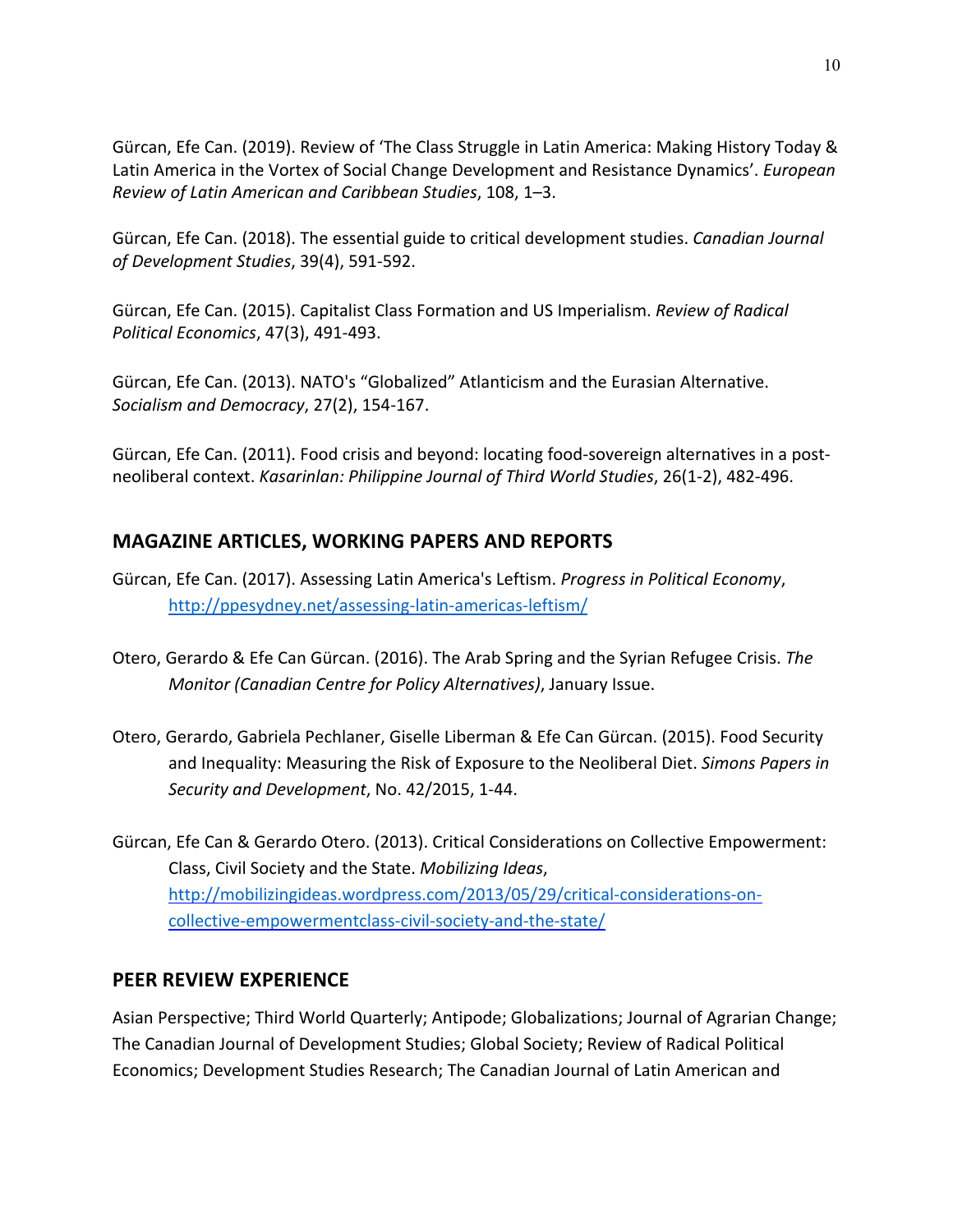Caribbean Studies; South European Society and Politics; Belt & Road Initiative Quarterly; Mülkiye Dergisi; World Review of Political Economy

#### **CONFERENCE PARTICIPATION (2012-2021)**

- Gürcan, Efe Can. The transformation of the Turkish economy in the 2000s: a balance sheet of neoliberalism, World Association for Political Economy (WAPE), 15<sup>th</sup> WAPE Forum, Shanghai, December 18-19, 2021.
- Gürcan, Efe Can. A Eurasian Perspective into Turkey's Non-Traditional Security: Issues, Challenges, and Framework for Cooperation, Sanya Public Security Forum, November 14, 2021.
- Donduran, Can & Efe Can Gürcan. ABD-Çin Rekabetini Yırtıcılık Teorisi Penceresinden Anlamlandırmak, 4. Siyaset Bilimi ve Uluslararası İlişkiler Kongresi, Karadeniz Teknik Üniversitesi September 1-3, 2021.
- Gürcan, Efe Can & Hayriye Erbas. Peasant Movements and the Latin American Left in the 2000s: Beyond the Autonomy-Cooptation Dichotomy, International Sociological Association, IV Forum of Sociology, February 23-28, 2021.
- Gürcan, Efe Can & Ahmet Gedik. Hindistan ile Pakistan'da yükselen popülizmin ikili ilişkilere etkisi ve Keşmir sorunu, Işık Üniversitesi, Ulusaldan Küresele: Popülizm, Demokrasi, Güvenlik Konferansı, December 10-11, 2020.
- Gürcan, Efe Can, Ceren Ece Göcen & Suat Eren Özyigit. Yeni Popülizm Dalgası Etkisinde Asya'da Uluslararası Güvenliğin İnşası: Filipinler, Hindistan ve Endonezya'nın Dış Siyasetini Birlikte Okumak, Işık Üniversitesi, Ulusaldan Küresele : Popülizm, Demokrasi, Güvenlik Konferansı, December 10-11, 2020.
- Gürcan, Efe Can. A Geopolitical-Economic Perspective into the BRICS' Rise in Africa, 5th China and The Middle East and North Africa Conference, May 16-18, 2019, Shanghai University.
- Gürcan, Efe Can. Social Classes and "New" Social Movements Under the Crisis of Global Capitalism, 14th Forum of the World Association for Political Economy, "Class, State and Nation in the Twenty-First Century", 19-21 July 2019, University of Manitoba, Canada.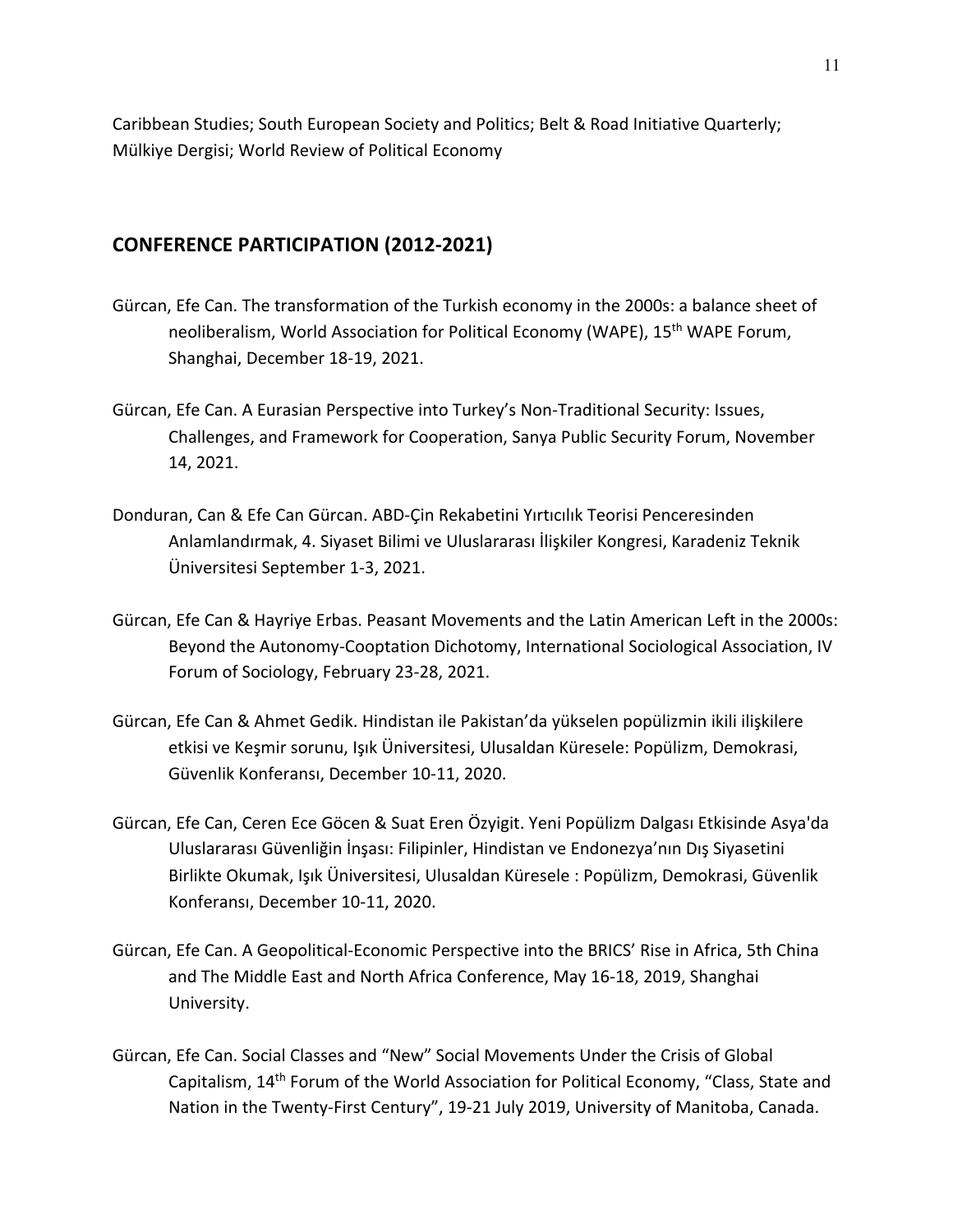- Gürcan, Efe Can & Berk Mete. The Political Sociology of Workers' Self-Management at Kazova, Turkey: From Unity to Fragmentation, Annual Meeting of the American Sociological Association, August 10-13, 2019, New York City.
- Gürcan, Efe Can & Berk Mete. A Class-Capacity Analysis of Social-Unionism in Turkey, Annual Meeting of the American Sociological Association, August 10-13, 2019, New York City.
- Gürcan, Efe Can. Global Conflict and the Crisis of Syrian Development: A Multi-Causal Explanation, Annual Meeting of the Canadian Sociological Association, June 3-6, 2019, University of British Columbia.
- Gürcan, Efe Can & Berk Mete. The Political Sociology of Workers' Self-Management at Kazova, Turkey: From Unity to Fragmentation, Annual Meeting of the Canadian Sociological Association, June 3-6, 2019, University of British Columbia.
- Gürcan, Efe Can (Panel Organizer). Erik Olin Wright'ın Mirası Işığında Sınıf Sosyolojisinin Geleceğini Tartışmak (1949-2019), Annual Meeting of the Turkish Sociological Association, September 19-21, 2019, Ankara.
- Otero, Gerardo, Efe Can Gürcan, & Horacio Mackinlay. Social Movements and the State: Latin American Development in the Post-Neoliberal Era, International Seminar "The Historical Transformation of the Mexican Regime in a Global Context: Challenges for the Next Sexennial", November, 7-9 2018, National Autonomous University of Mexico, Mexico.
- Otero, Gerardo & Efe Can Gürcan, Social Movements and the State: Latin American Development in the Post-Neoliberal Era, 5th Seminar of Critical Development Studies, September, 27-28 2018, Autonomous University of Zacatecas, Mexico.
- Gürcan, Efe Can & Gerardo Otero. Was There a Left Turn in Latin America? Measuring Government Leftism Immersion, Workshop hosted by Simon Fraser University, "Left Behind: The Ends of Latin America's Left Turns, 2016, Vancouver.
- Gürcan, Efe Can. Political Geography of Turkey's Intervention in Syria: Underlying Causes and Implications, Workshop hosted by Canadian Foreign Policy Journal, "Problems Abroad? Revisiting the Intervention Trap in an Era of Global Uncertainty", 2016 at Carleton University.

Gürcan, Efe Can. Food Sovereignty and Pedagogical Mobilization in the Argentine Countryside,